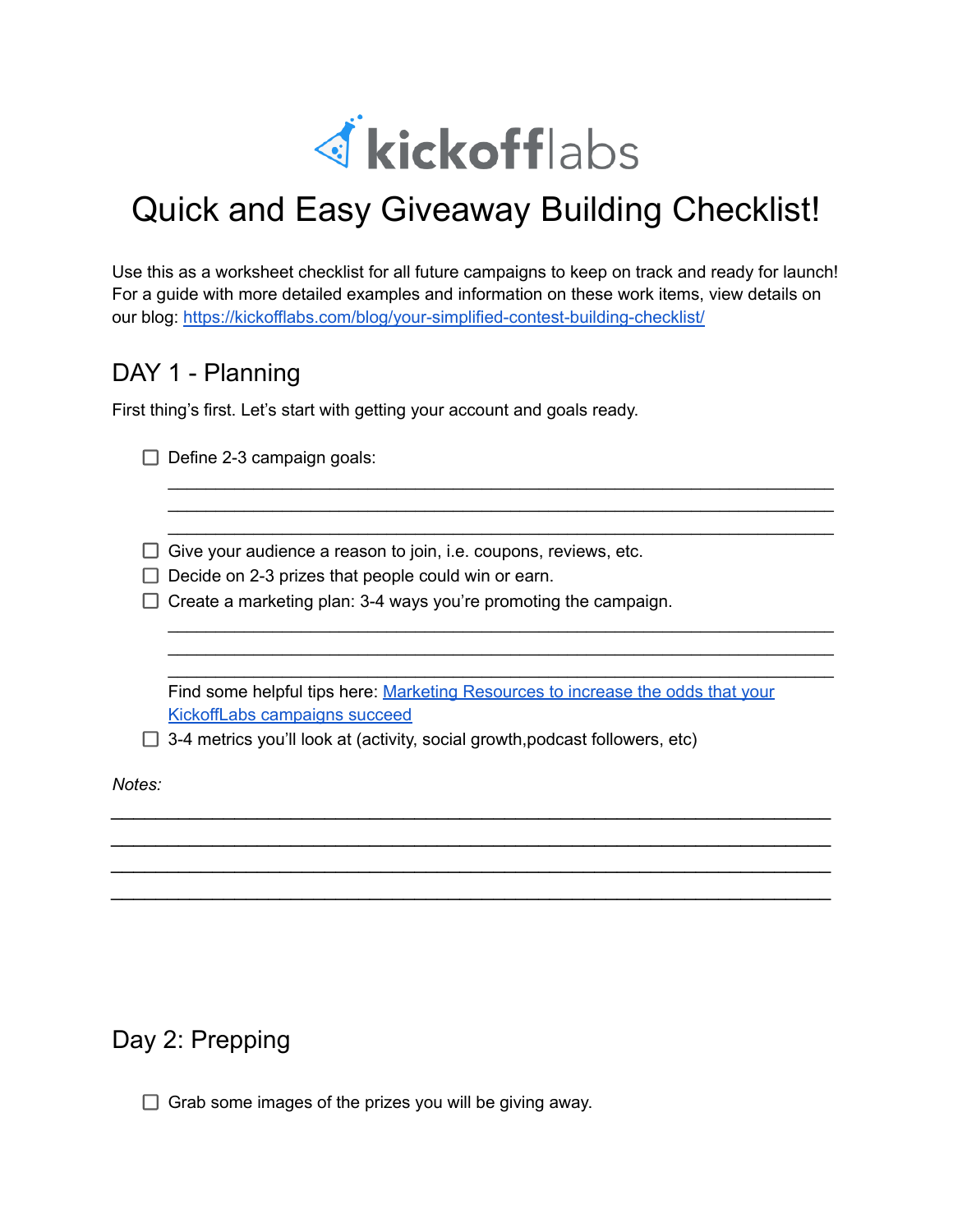- $\Box$  Make sure to have a vector of your logo ready.
- $\Box$  Gather any image you want to insert into your landing page or contest box.
- $\Box$  Find your branding color codes and fonts.
- $\Box$  Decide what actions you want to drive your audience to (i.e. share on social media, view a specific webpage, like your page, etc). (use ours on the blog post as example to tie back to the goals. )
- $\Box$  Watch a quick KickoffLabs demo [video.](https://vimeo.com/330602360)
- $\Box$  Gather the list of analytics scripts and tracking pixels you'll want on the campaign.

*\_\_\_\_\_\_\_\_\_\_\_\_\_\_\_\_\_\_\_\_\_\_\_\_\_\_\_\_\_\_\_\_\_\_\_\_\_\_\_\_\_\_\_\_\_\_\_\_\_\_\_\_\_\_\_\_\_\_\_\_\_\_\_\_ \_\_\_\_\_\_\_\_\_\_\_\_\_\_\_\_\_\_\_\_\_\_\_\_\_\_\_\_\_\_\_\_\_\_\_\_\_\_\_\_\_\_\_\_\_\_\_\_\_\_\_\_\_\_\_\_\_\_\_\_\_\_\_\_ \_\_\_\_\_\_\_\_\_\_\_\_\_\_\_\_\_\_\_\_\_\_\_\_\_\_\_\_\_\_\_\_\_\_\_\_\_\_\_\_\_\_\_\_\_\_\_\_\_\_\_\_\_\_\_\_\_\_\_\_\_\_\_\_ \_\_\_\_\_\_\_\_\_\_\_\_\_\_\_\_\_\_\_\_\_\_\_\_\_\_\_\_\_\_\_\_\_\_\_\_\_\_\_\_\_\_\_\_\_\_\_\_\_\_\_\_\_\_\_\_\_\_\_\_\_\_\_\_*

 $\Box$  Choose what type of giveaway fits your needs: Check out your [options](https://kickofflabs.com/) here!

*Notes:*

### Day 3: Implementation

- □ Sign up for a **[KickoffLabs](https://kickofflabs.com/) trial**.
- $\Box$  Pick a one page template, we recommend one of these two: "*[Enter](https://app.kickofflabs.com/landing-page-templates/enter-to-win) to Win*" or "*Contest* Box on a [Page](https://app.kickofflabs.com/landing-page-templates/enter-to-win-box-hero)".
- $\Box$  Create clean, well branded content on the template. You'll need to customize:
	- 1.) Your logo
	- 2.) A clear headline
	- 3.) contest and prize description
	- 4.) How it works What actions your audience should take and what they get for it.
	- 5.) List or show your prizes

you can even ask us to take a look! Just email [support@kickofflabs.com](mailto:support@kickofflabs.com) and ask for our two cents.

- $\Box$  Add [actions](https://kickofflabs.com/features/contest-actions/) Make them relate to your end goals (i.e. sharing on social to gain followers, going to a page on your website, tweeting at you for interaction, subscribing to your YouTube account, etc.)
- $\Box$  Set up [tracking](https://support.kickofflabs.com/knowledgebase/facebook-tracking-pixel-setup-tips) pixels to see insights and show success from your campaign while giving data for future retargeting
- $\Box$  Set a start and end date countdown for your contest. (Campaign Settings > Advanced > Countdown)
- $\Box$  Setup an [automatic](https://support.kickofflabs.com/documentation/messaging/setting-up-an-automatic-reply-email) reply email.